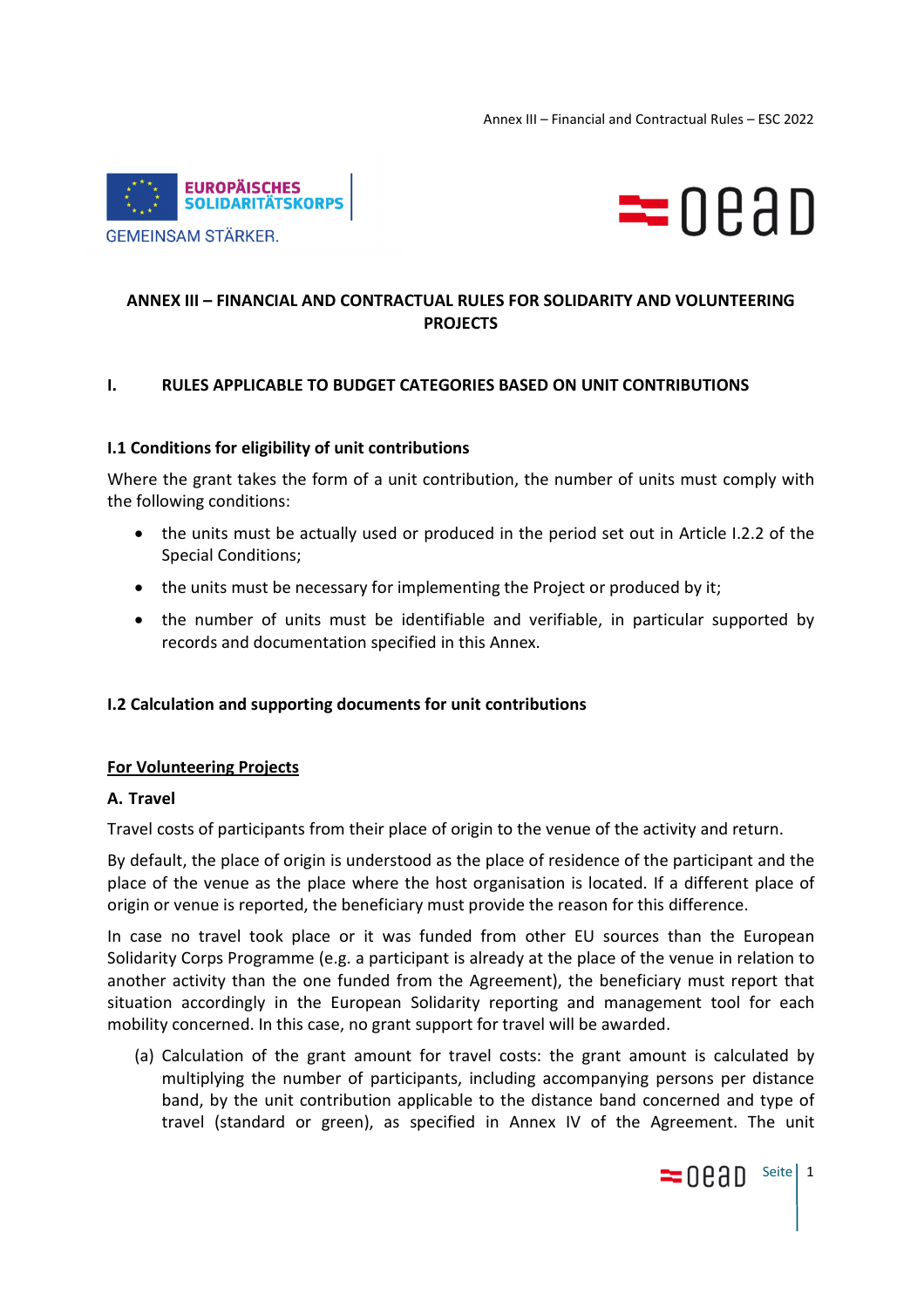contribution per distance band represents the grant amount for a return travel between the place of departure and the place of arrival. In case of green travel modes (train, bus, shared car, boat), the green travel unit contributions apply, otherwise the standard travel unit contributions apply.

For the establishment of the distance band applicable, the beneficiary must indicate the distance of a one-way travel using the on-line distance calculator available on the Commission's website at: http://ec.europa.eu/programmes/erasmusplus/tools/distance\_en.htm.

The beneficiary will calculate in the European Solidarity Corps reporting and management tool the grant amounts for travel based on the applicable unit contribution rates.

- (b) Triggering event: the event that conditions the entitlement to the grant is that the participant has actually undertaken the activity.
- (c) Supporting documents: Proof of attendance of the activity in the form of a declaration signed by the participant and by the /host organisation specifying: the name of the participant, the purpose of the activity, the venue, starting and end dates.

In addition, in case of use of sustainable means of transport (green travel): a declaration on honour signed by the person receiving the travel grant and the sending organisation will serve as supporting documentation. Participants should be informed of their duty to keep the proof of travel (transport tickets) and to provide it to the beneficiary, if requested.

(d) Reporting: The beneficiary must report in the European Solidarity Corps reporting and management tool on all activities realised under the project.

#### **B. Pocket Money**

- (a) Calculation of the grant amount: the grant amount is calculated by multiplying the number of days per participant by the unit contribution applicable per day for the host country concerned, as specified in Annex IV of the Agreement. The calculation may include one travel day before the activity and one travel day following the activity (if relevant), and up to four additional days for participants receiving a green travel grant. The calculation must exclude accompanying persons.
	- In case of an interruption during the stay, the period of the interruption will not be counted when calculating the pocket money. In case of interruption due to "force majeure", the participant may be allowed to continue the activities after the interruption (if possible within the conditions established in this Agreement).
	- In case of termination by the participant of the agreement with the beneficiary due to "force majeure", the participant must be entitled to receive the amount of the grant corresponding at least to the actual duration of the activity period. Any

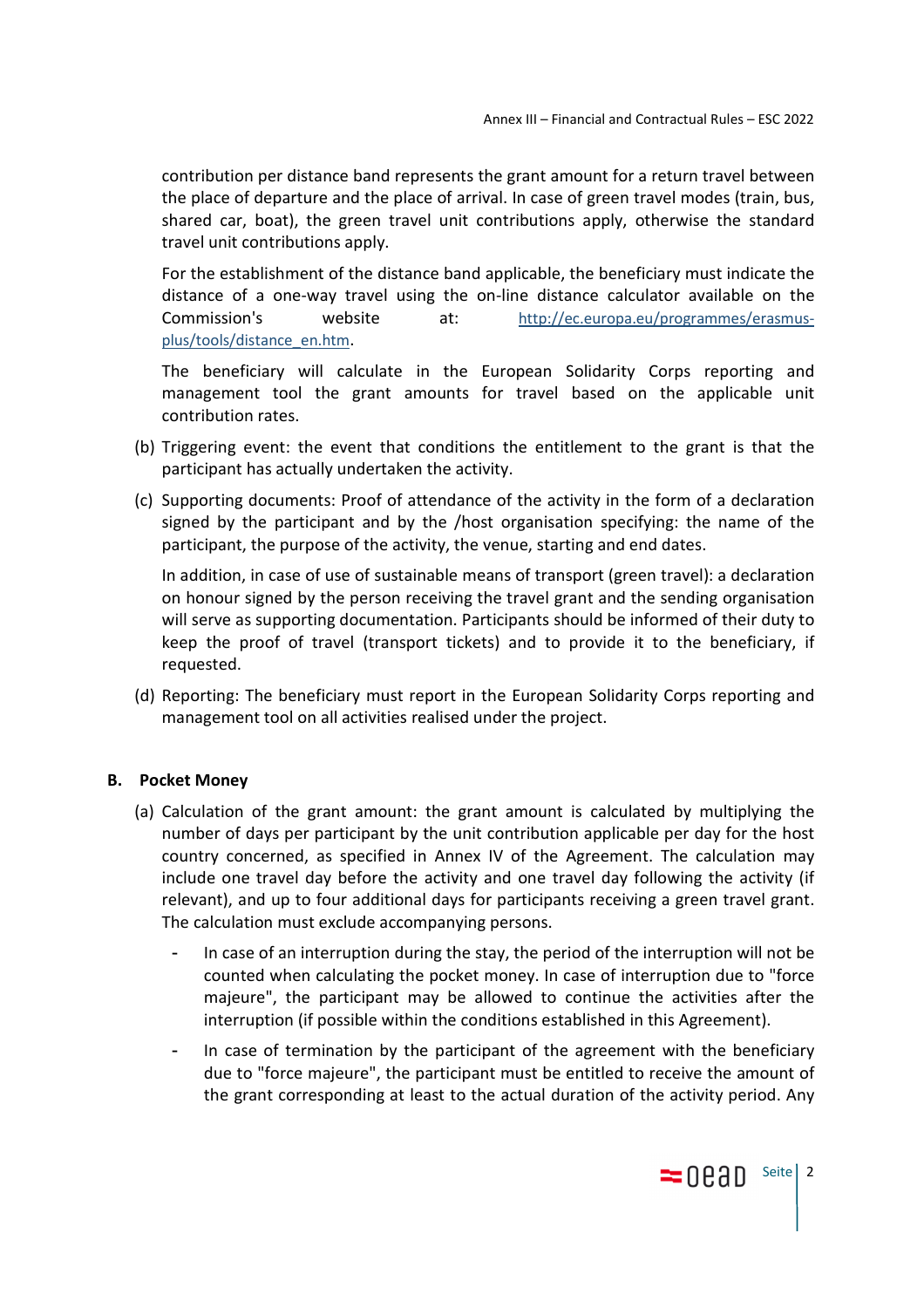remaining funds must be refunded to the beneficiary, except if agreed differently by both parties.

- (b) Triggering event: the event that conditions the entitlement to the grant is that the participant has actually undertaken the activity for the specified period.
- (c) Supporting documents:

Proof of attendance of the activity in the form of a declaration signed by the participant and by the host organisation, specifying: the name of the participant, the purpose of the activity, the venue, starting and end dates.

Proof of payment of the full amount of pocket money due by the beneficiary to the participant in the form of a proof of transfer to the bank account of the participant or a receipt signed by the participant.

- (d) Reporting:
	- Participants must provide their feedback in terms of factual information and their appreciation of the activity period, its preparation and follow-up. The participants must use the standard on-line questionnaire provided by the European Commission (the participant report) when submitting their feedback.
	- The beneficiary must report in the European Solidarity Corps reporting and management tool on all activities realised under the project.
	- If the duration of an activity is longer than the one indicated in the agreement with the participant, the beneficiary must amend the agreement to take into account the longer duration, provided that the remaining grant amount allows it. In such case, the beneficiary must indicate in the European Solidarity Corps reporting and management tool the new start date and the end date in line with the approved amendment.

#### **C1. Management Costs**

- (a) Calculation of the grant amount: The grant amount is calculated by multiplying the number of activities for volunteering teams and/or the number of participants in individual volunteering activities, excluding accompanying persons, by the unit contributions applicable and capped, as specified in Annex IV of the Agreement.
- (b) Triggering event: the event that conditions the entitlement to the grant is that the beneficiary implements the project activities as applied for in the grant application and as approved by the National Agency.
- (c) Supporting documents: proof of activities implemented will be provided in the form of a description of these activities in the final report.
- (d) Reporting: the beneficiary must report in the European Solidarity Corps reporting and management tool on all activities realised under the project.

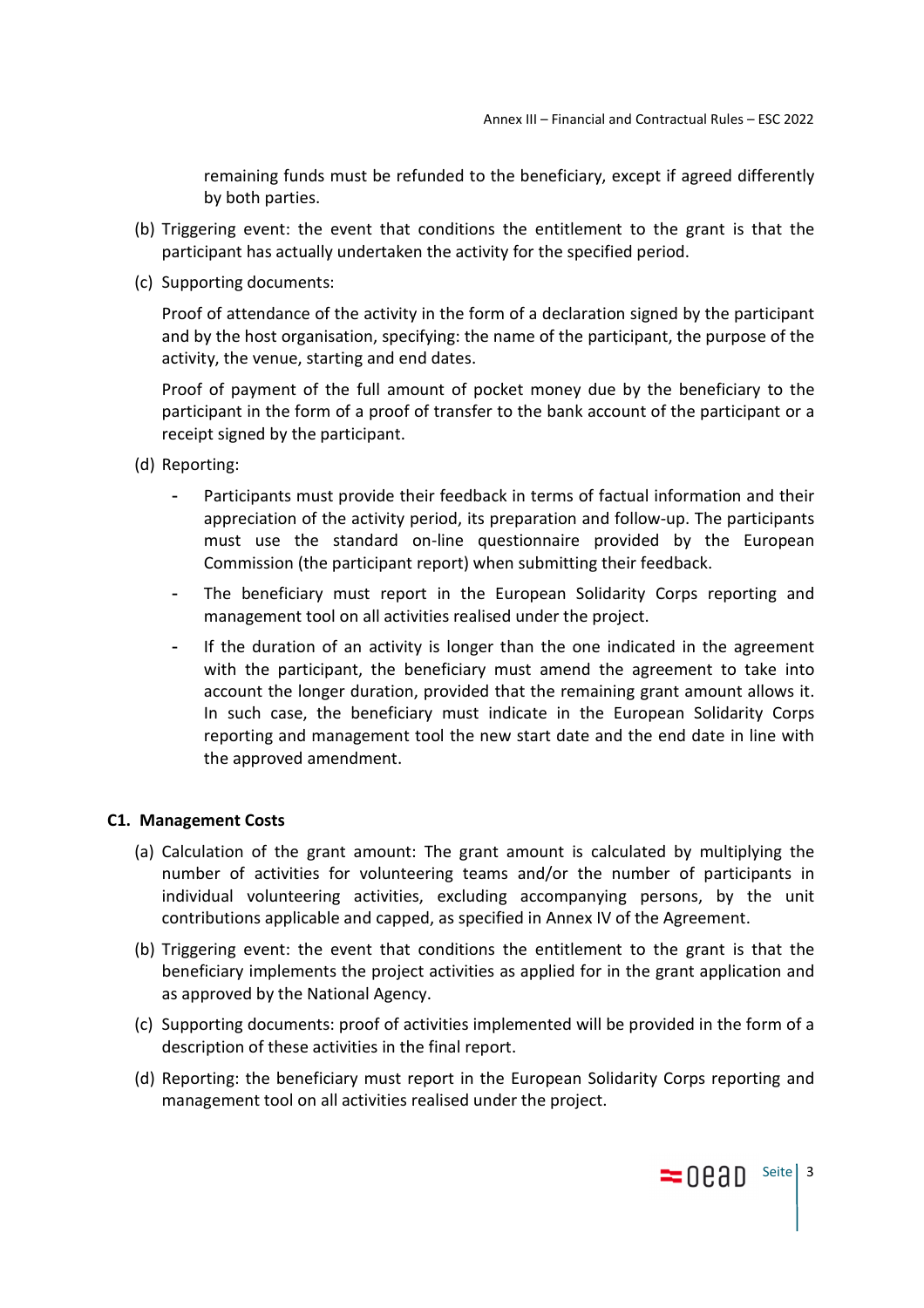#### **C2. Organisational support**

(a) Calculation of the grant amount: the grant amount is calculated by multiplying the number of days per participant by the unit contribution applicable per day for the host country concerned, as specified in Annex IV of the Agreement. The calculation may include one travel day before the activity and one travel day following the activity (if relevant), and up to four additional days for participants receiving a green travel grant. The calculation may include accompanying persons.

Persons taking part in preparatory visits are not considered for calculation of the organisational support grant (specific funding is available for preparatory visits).

- (b) Triggering event: the event that conditions the entitlement to the grant is that the participant has actually undertaken the activity.
- (c) Supporting documents:

Proof of attendance of the activity in the form of a declaration signed by the participant and by the host organisation, specifying: the name of the participant, the purpose of the activity, the venue, starting and end dates.

- (d) Reporting:
	- The beneficiary must report on in the European Solidarity Corps reporting and management tool on all activities realised under the project.
	- Participants in the activities must provide their feedback in terms of factual information and their appreciation of the activity period, its preparation and follow-up. The participants must use the standard on-line questionnaire provided by the European Commission (the participant report) when submitting their feedback

#### **D. Inclusion support**

- (a) Calculation of the grant amount: the grant amount is calculated by multiplying the number of activity days of each participant with fewer opportunities by the unit contribution applicable for the relevant host country, as specified in Annex IV of the Agreement. One travel day before the activity and one travel day following the activity, and up to four additional days for participants receiving a green travel grant may be included in the calculation. The calculation must exclude accompanying persons.
- (b) Triggering event: the event that conditions the entitlement to the grant is that the participant is a young person with fewer opportunities has actually undertaken the activity.
- (c) Supporting documents: proof of implementation of the additional measures and activities undertaken to promote social inclusion will be required, in the form of a description of these measures in the final report. Proof of attendance of the activity in the form of a declaration signed by the participant and the host organisation specifying:

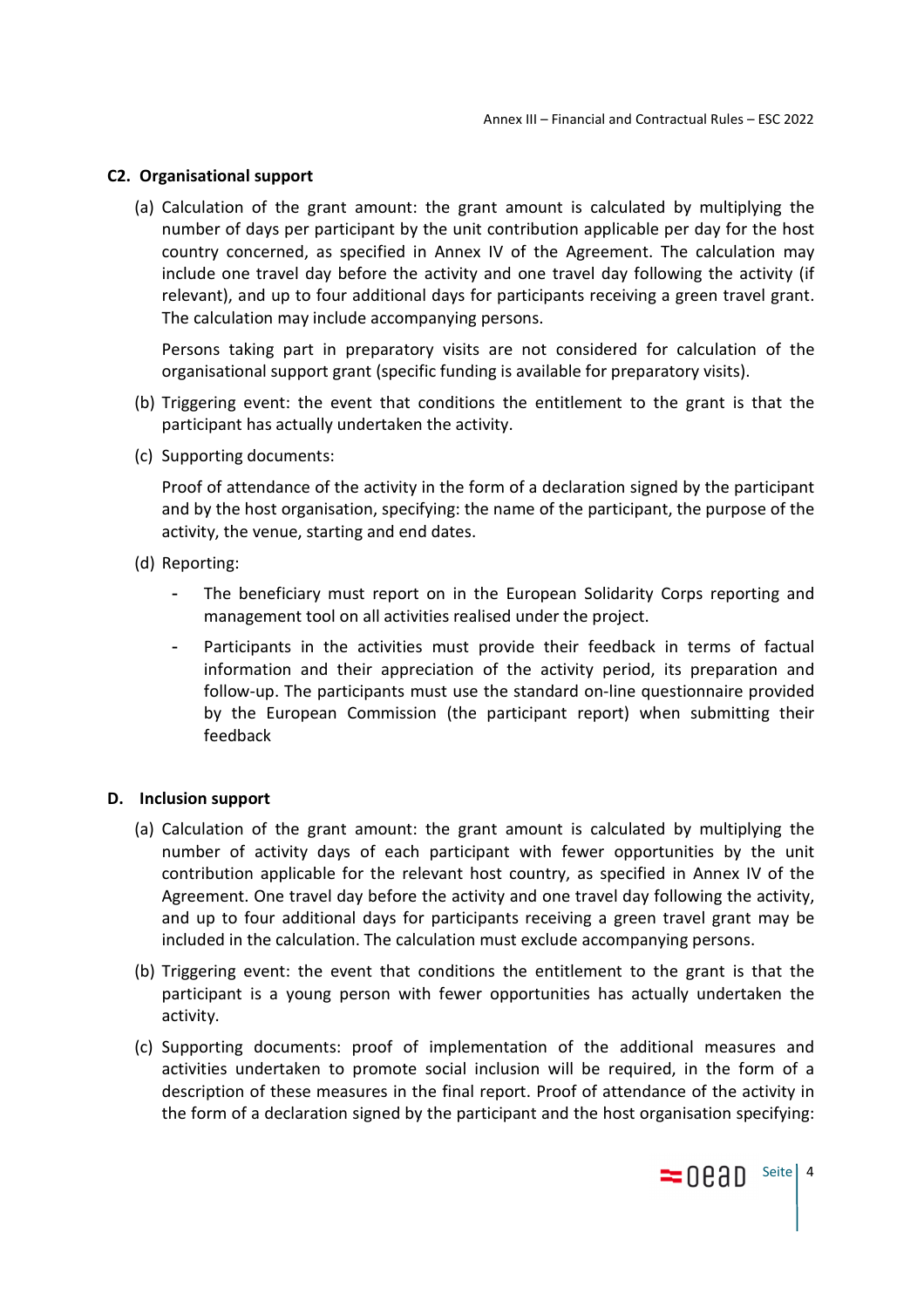the name of the participant, the host organisation, the purpose of the activity, venue, starting and end dates. The declaration should also include make reference to the additional support received by the participant.

- (d) Reporting:
	- The beneficiary must report in the European Solidarity Corps reporting and management tool on all activities realised under the project
	- The beneficiary must specifically report in the European Solidarity Corps reporting and management tool on the barriers faced by the participant as well as on the additional measures and activities carried out to support his/her participation.

### **E. Preparatory visits**

- (a) Calculation of the grant amount: the grant amount is calculated by multiplying the total number of persons participating in preparatory visits by the unit contribution applicable, as specified in Annex IV of the Agreement and with the limitations specified in the Programme Guide.
- (b) Triggering event: the event that conditions the entitlement to the grant is that the person has actually undertaken the preparatory visit.
- (c) Supporting documents: proof of attendance of the preparatory visit in the form of an agenda and a declaration signed by the participant and by the hosting organisation specifying the name of the person, the purpose of the activity.

#### **F1. Online Language Support (OLS)**

- The beneficiary must ensure that OLS accesses are awarded to all eligible participants (as soon as possible after their selection for the activity).
- Participants can take as many language courses (and assessments) as they wish, in the languages of the choice available in the OLS tool.
- The OLS language courses must be used in the period between the OLS access is granted and the end of the activity.
- The beneficiary must monitor the use of the Online Language Support by participant on the basis of the information provided through the related management tool.
- The beneficiary must make every effort to ensure that all the OLS accesses (which include both assessments and courses) are actively used by the selected participants.
- By signing the activity agreement, participants commit to give the necessary attention to their language learning, by using the OLS language assessment and courses before (and, if relevant, during) the mobility, if awarded.

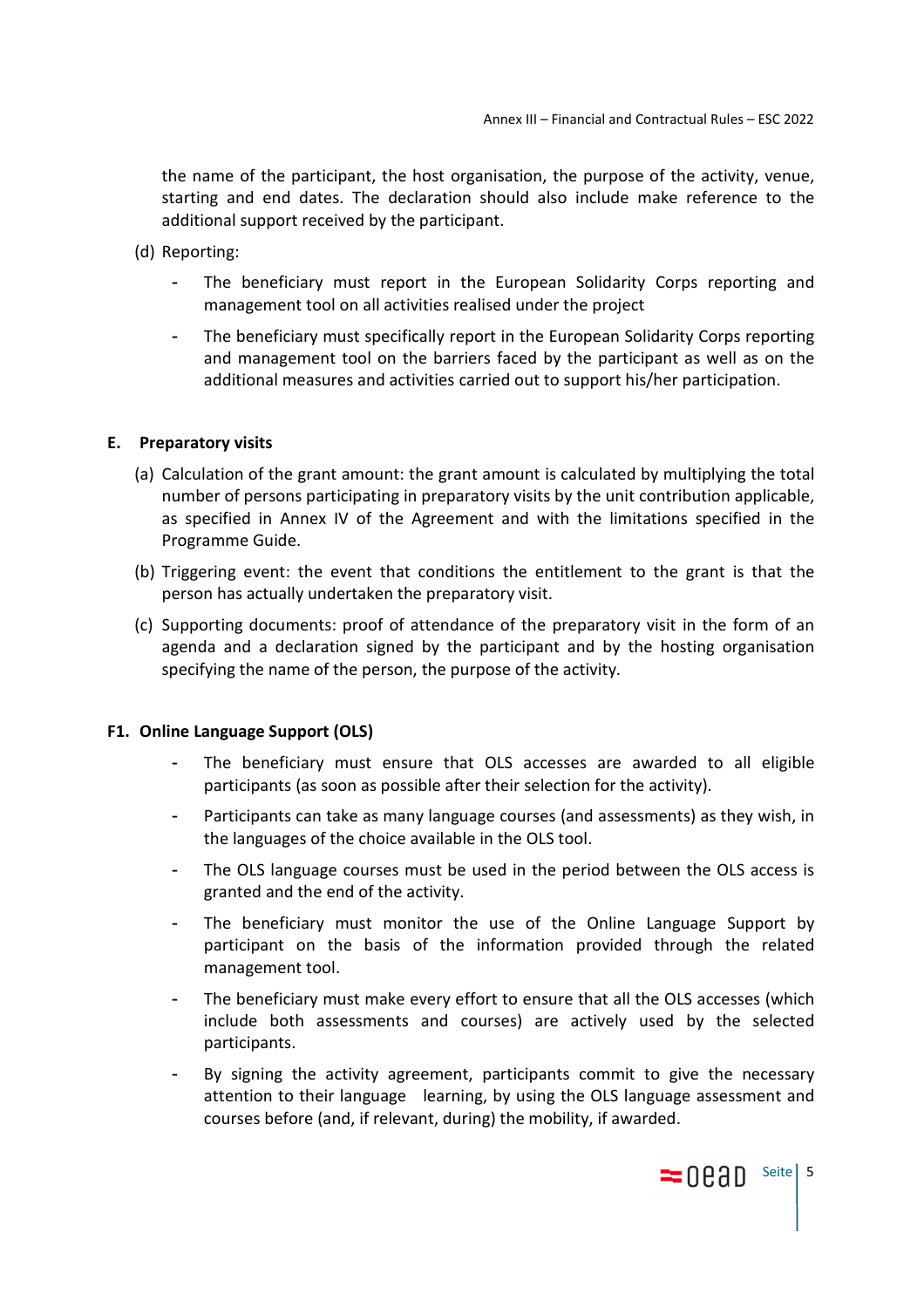- The beneficiary must act in line with the guidelines for use of OLS provided by the OLS service providers.
- The beneficiary must report on the number of used language assessments and courses in their reports.
- In case of significant number of unused OLS accesses at the time of final beneficiary report submission, the NA may decide to take this into account in the evaluation of the project results, in relation to the beneficiary.

### **F2. Language learning support**

*Only applicable for Volunteering Projects insofar as they concern activities lasting 60 days or more.* 

For cross-border activities this unit cost is eligible only for languages and/or levels not offered by the Online Language Support.

- (a) Calculation of the grant amount: the grant amount is calculated by multiplying the total number of participants receiving linguistic support by the unit contribution as specified in Annex IV of the Agreement. Participants that have received Online Linguistic Support will be excluded from this calculation
- (b) Triggering event: the event that conditions the entitlement to the grant is that the participant has actually undertaken language preparation in the language of instruction or work.
- (c) Supporting documents:
	- proof of attendance of language courses in the form of a declaration signed by the course provider, specifying the name of the participant, the language taught, the format and duration of the provided courses, or
	- invoice for the purchase of learning materials, specifying the language concerned, the name and address of the body issuing the invoice, the amount and currency, and the date of the invoice, or
	- in case the linguistic training is provided directly by the beneficiary: a declaration signed and dated by the beneficiary providing the training, specifying the name of the participant, the language taught, the format and duration of the linguistic training provided.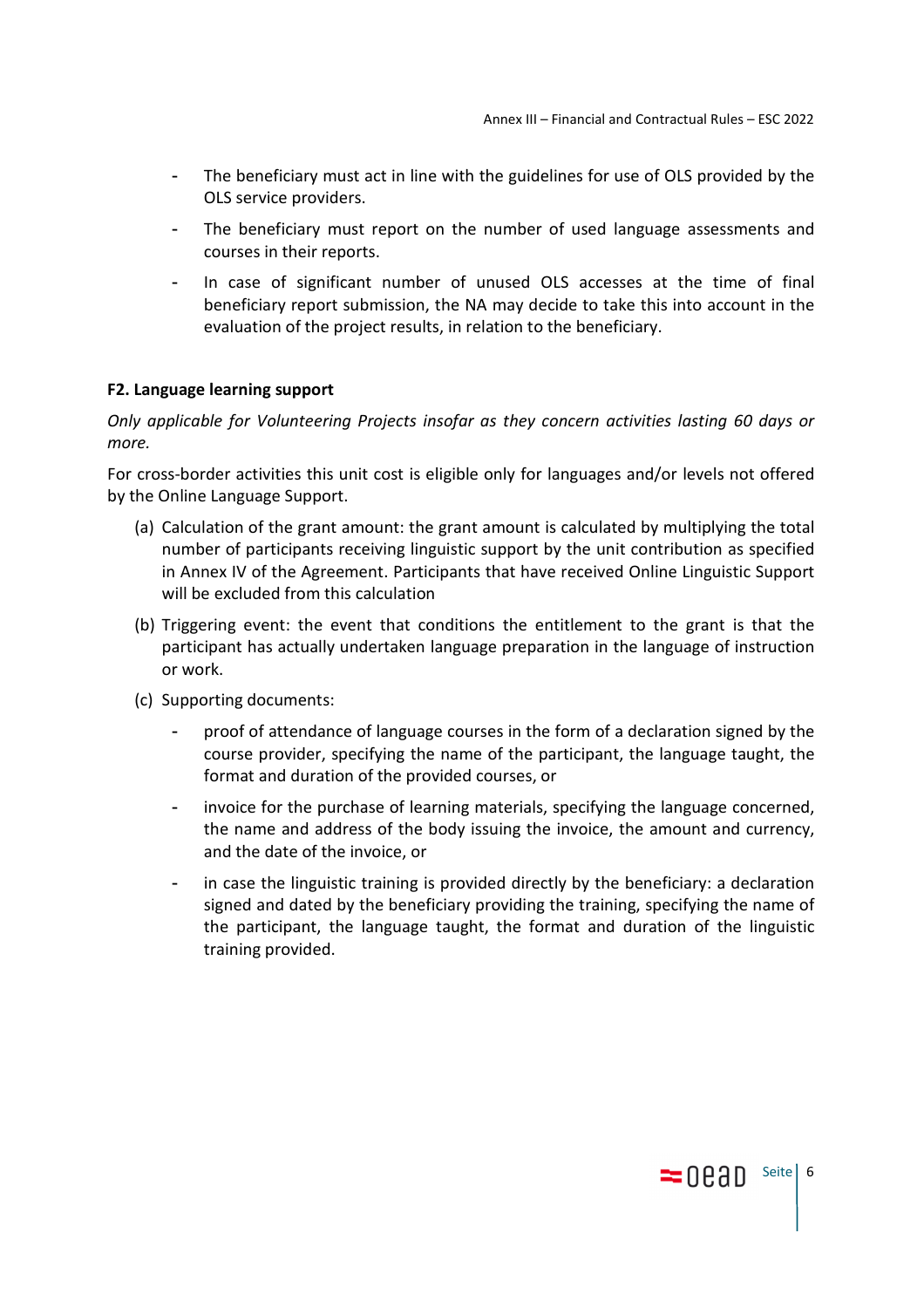#### **For Solidarity Projects:**

#### **A. Project management costs**

- (a) Calculation of the grant amount: the grant amount is calculated by multiplying the number of months per project by the unit contribution applicable as specified in Annex IV of the Agreement.
- (b) Triggering event: the event that conditions the entitlement to the grant is that the group of young people have actually implemented the project.
- (c) Supporting documents: proof of project implementation will be provided in the form of a description of the undertaken activities in the final report.
- (d) Reporting:
	- the beneficiary must report on the solidarity project and provide information on the implemented project activities in the final report;
	- participants in the project must report via an on-line questionnaire providing their feedback on their participation in the project.

#### **B. Coaching costs**

- (a) Calculation of the grant amount: the grant amount is calculated by multiplying the working days of the coach by the unit contribution applicable for the country concerned as specified in Annex IV of the Agreement. A cap limiting the amount awarded for coaching costs will be set at maximum 12 days per project.
- (b) Triggering event: the event that conditions the entitlement to the grant is that the group of young people have used a coach for the purposes described in Annex II of the Agreement.
- (c) Supporting documents:
	- proof of involvement of the coach in the project will be provided in the form of a description of the undertaken activities in the final report.
	- proof of the time spent on the project by the coach will be provided in the form of a time sheet including the name of the coach, the dates and the total number of days of work of the coach for the project.
- (d) Reporting: the beneficiary must report on the solidarity project and include information on the number of days of work and the role/involvement of the coach in the project in the final report.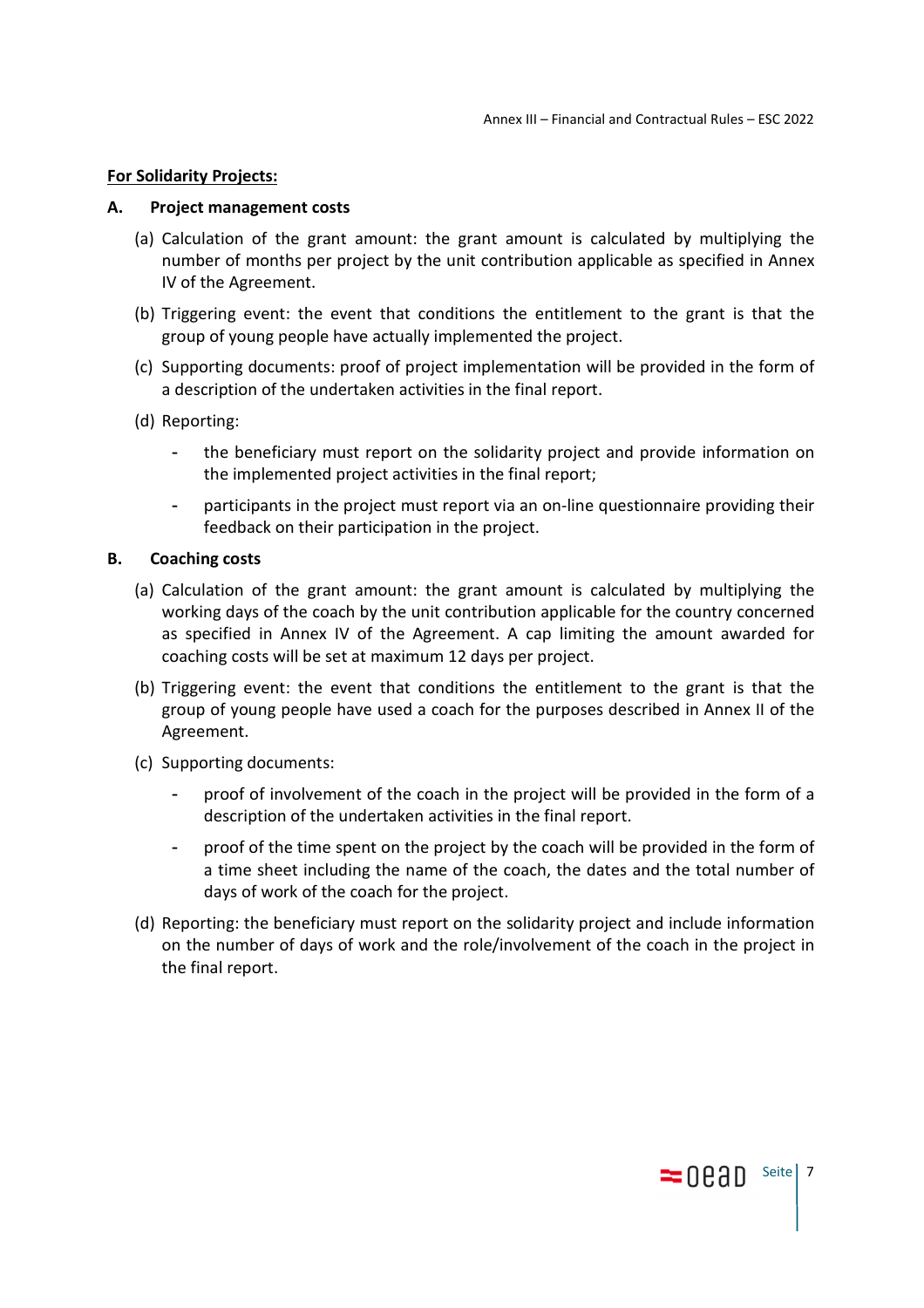# **II. RULES APPLICABLE FOR THE BUDGET CATEGORIES BASED ON REIMBURSEMENT OF ACTUAL INCURRED COSTS**

### **II.1. Conditions for the reimbursement of actual costs**

Where the grant takes the form of a reimbursement of actual costs, the following conditions must apply:

- (a) they are incurred by the beneficiary;
- (b) they are incurred in the period set out in Article I.2.2.;
- (c) they are indicated in the estimated budget set out in Annex II or eligible following budget transfers in accordance with Article I.3.3;
- (d) they are incurred in connection with the Project as described in Annex II and are necessary for its implementation;
- (e) they are identifiable and verifiable, in particular are recorded in the beneficiary's accounting records and determined according to the applicable accounting standards of the country where the beneficiary is established and with the beneficiary's usual cost accounting practices;
- (f) they comply with the requirements of applicable tax and social legislation;
- (g) they are reasonable, justified, and comply with the principle of sound financial management, in particular regarding economy and efficiency;
- (h) they are not covered by a unit contribution as specified in Section I of this Annex.

## **II.2. Calculation of actual cost**

#### **For Volunteering projects**

#### **A. Exceptional costs**

- (a) Calculation of the grant amount: the grant is a reimbursement of 80% of the eligible costs for financial guarantee, of 80% of the eligible costs for expensive travel costs of eligible participants and of 100% of the eligible costs actually incurred for the participation of young people with fewer opportunities, for costs related to reinforced mentorship, visa related costs, residence permits, vaccinations, medical certifications etc.
- (b) Eligible costs:
	- Costs relating to a financial guarantee lodged by the beneficiary where such guarantee is required by the NA, as specified in Article I.4.2 of the Agreement.
	- Costs of travel in the most economical but also effective way for eligible participants for which the standard funding rule does not cover at least 70% of the

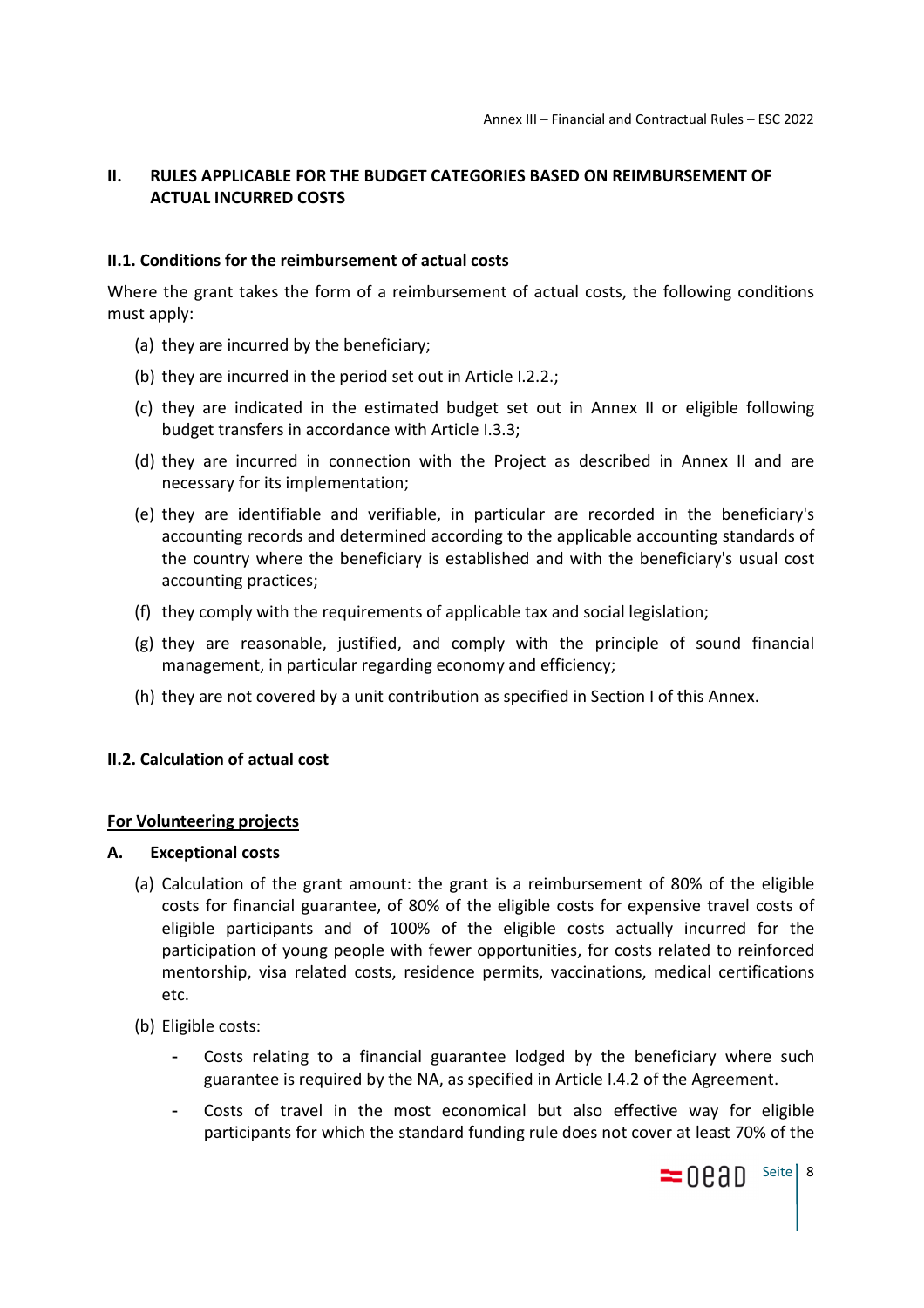eligible costs. The exceptional costs for expensive travel replace the separate travel grant.

- Costs incurred by organisations to support the participation of young people with fewer opportunities or with special needs on equal terms as others related to:
	- o reasonable adjustments or investment in physical assets.
	- $\circ$  reinforced mentorship, i.e. the preparation, implementation and followup of tailor-made activities. Applicants must justify that the standard funding ("Inclusion support" unit cost per day per participant) does not cover at least 80 % of the costs incurred for reinforced mentorship. If awarded, the exceptional costs to support the participation of young people with fewer opportunities will replace the inclusion support grant.
- Costs connected to personal insurance for in-country activities.
- Recognition of academic and/or professional qualifications (e.g. certified copies, translations, administrative proceedings, aptitude tests, etc).
- Visa and visa-related costs, residence permits, vaccinations, medical certifications, clearance requirements costs.
- (c) Supporting documents:
	- Proof of the cost of the financial guarantee issued by the body providing the guarantee to the beneficiary, specifying the name and address of the body issuing the financial guarantee, the amount and currency of the cost of the guarantee, and providing the date and signature of the legal representative of the body issuing the guarantee.
	- In the case of travel costs: proof of payment of the related costs on the basis of invoices specifying the name and address of the body issuing the invoice, the amount and currency, the date of the invoice and the travel route.
	- In the case of costs to support the participation of young people with fewer opportunities: proof of payment of the related costs on the basis of invoices specifying the name and address of the body issuing the invoice, the amount and currency, and the date of the invoice;
	- In the case of costs related to visas, residence permits and vaccinations, as well as other costs specified above: proof of payment on the basis of invoices specifying the name and address of the body issuing the invoice, the amount and currency, and the date of the invoice.
- (d) Reporting:
	- For direct costs: for each cost item in this budget category, the beneficiary must report the type of costs and the real amount of costs incurred
	- For indirect costs: no reporting required.

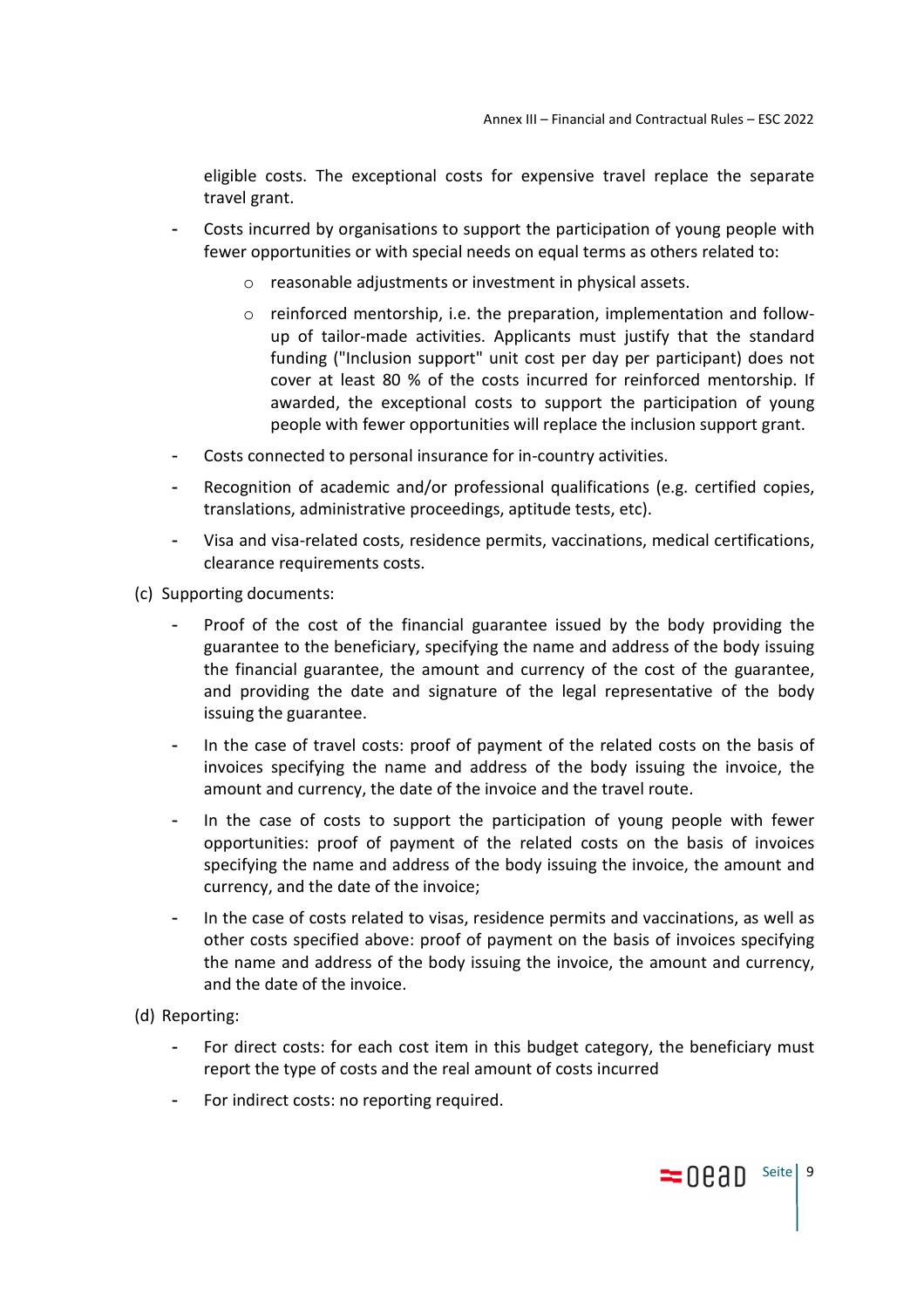#### **For Solidarity Projects**

#### **A. Exceptional costs**

- (a) Calculation of the grant amount: the grant is a reimbursement of 100% of the eligible costs actually incurred for the participation of young people with fewer opportunities (members of the group implementing the project)
- (b) Eligible costs: Costs to support the participation of young people with fewer opportunities or with special needs on equal terms as others;
- (c) Supporting documents: In the case of costs to support the participation of young people with fewer opportunities: proof of payment of the related costs on the basis of invoices specifying the name and address of the body issuing the invoice, the amount and currency, and the date of the invoice;
- (d) Reporting: The beneficiary must report on the solidarity project and provide information on the type of expenses related to the participation of young people with fewer opportunities (members of the group implementing the project) as well as the real amount of related costs incurred.

#### **III. CONDITIONS OF ELIGIBILITY OF PROJECT ACTIVITIES**

- (a) The beneficiary must ensure that the activities of the project for which grant support was awarded are eligible in accordance with the rules set out in the European Solidarity Corps Programme Guide.
- (b) Travel time will not be considered when determining compliance with minimum eligible duration of mobility activities specified in the Programme Guide.
- (c) Activities that are not compliant with the rules set out in the Programme Guide (as complemented by the rules set out in this Annex) must be declared ineligible by the NA and the grant amounts corresponding to those activities must be recovered in full. The recovery must cover all budget categories for which a grant was awarded in relation to the activity that is declared ineligible.
- (d) The eligible minimum duration of activities specified in the European Solidarity Corps Programme Guide is the minimum duration of the activity excluding time for travel.
- (e) Regarding costs incurred in relation to Preparatory Visits (where applicable) by participants who did not subsequently undertake any Individual Volunteering or Volunteering Teams activities, the beneficiary shall submit a justification to the National Agency explaining the reasons for not implementing activities in relation to the young participant concerned. The National Agency may approve such a request based on this justification.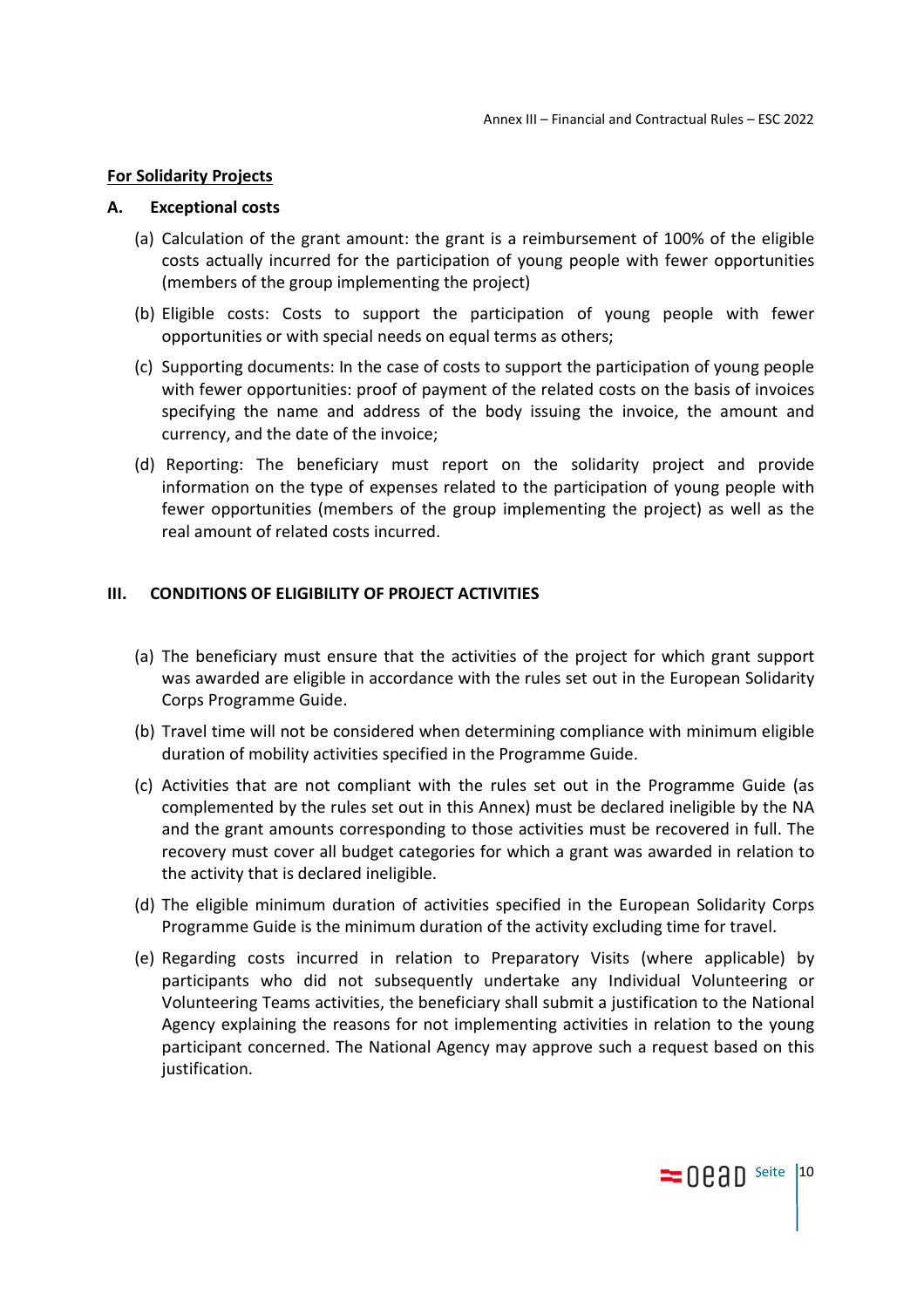#### **IV. FINAL REPORT**

#### **For Solidarity Projects:**

The final report will be assessed in conjunction with the participant reports, and other project documentation required by this grant agreement and the European Solidarity Corps quality standards. The result of the evaluation will be a score of maximum 100 points. A common set of evaluation criteria will be used to measure the extent to which the project was implemented in line with Annex II of this Agreement. The beneficiary must submit the final report after the project end date or whenever the foreseen activities have been completed.

### **For Volunteering Projects:**

The final report will be assessed in conjunction with the participant reports, and other project documentation required by this grant agreement and the European Solidarity Corps quality standards. The result of the evaluation will be a score of maximum 100 points. A common set of evaluation criteria will be used to measure the extent to which the project was implemented in line with the targets defined in Annex II of this Agreement and the European Solidarity Corps quality standards.

The beneficiary must submit the final report after the project end date. Earlier submissions of the final report could be considered as a request for premature termination of the Grant Agreement and may result in a lower evaluation score.

## **V. GRANT REDUCTION FOR POOR, PARTIAL OR LATE IMPLEMENTATION**

Poor, partial or late implementation of the Project may be established by the NA on the basis of the final report submitted by the beneficiary (including reports from individual participants taking part in the activities).

In addition, the NA may also consider information received from any other relevant source, proving that the Project is not implemented in accordance with the contractual provisions. Other sources of information may include monitoring visits, Quality Label reports, desk checks or on-the-spot checks undertaken by the NA.

The final report will be assessed on the basis of quality criteria and scored on a total of maximum 100 points. If the final report scores below 50 points in total, the NA may reduce the final grant amount on the basis of poor, partial or late implementation of the action even if all activities reported were eligible and actually took place.

**For holders of Quality Label only:** If the NA considers that the implementation of the Project does not respect the quality commitment undertaken by the beneficiary, the NA may in addition or alternatively initiate the observation procedure and require the beneficiary to develop and implement an action plan within an agreed timeframe to ensure respect of the

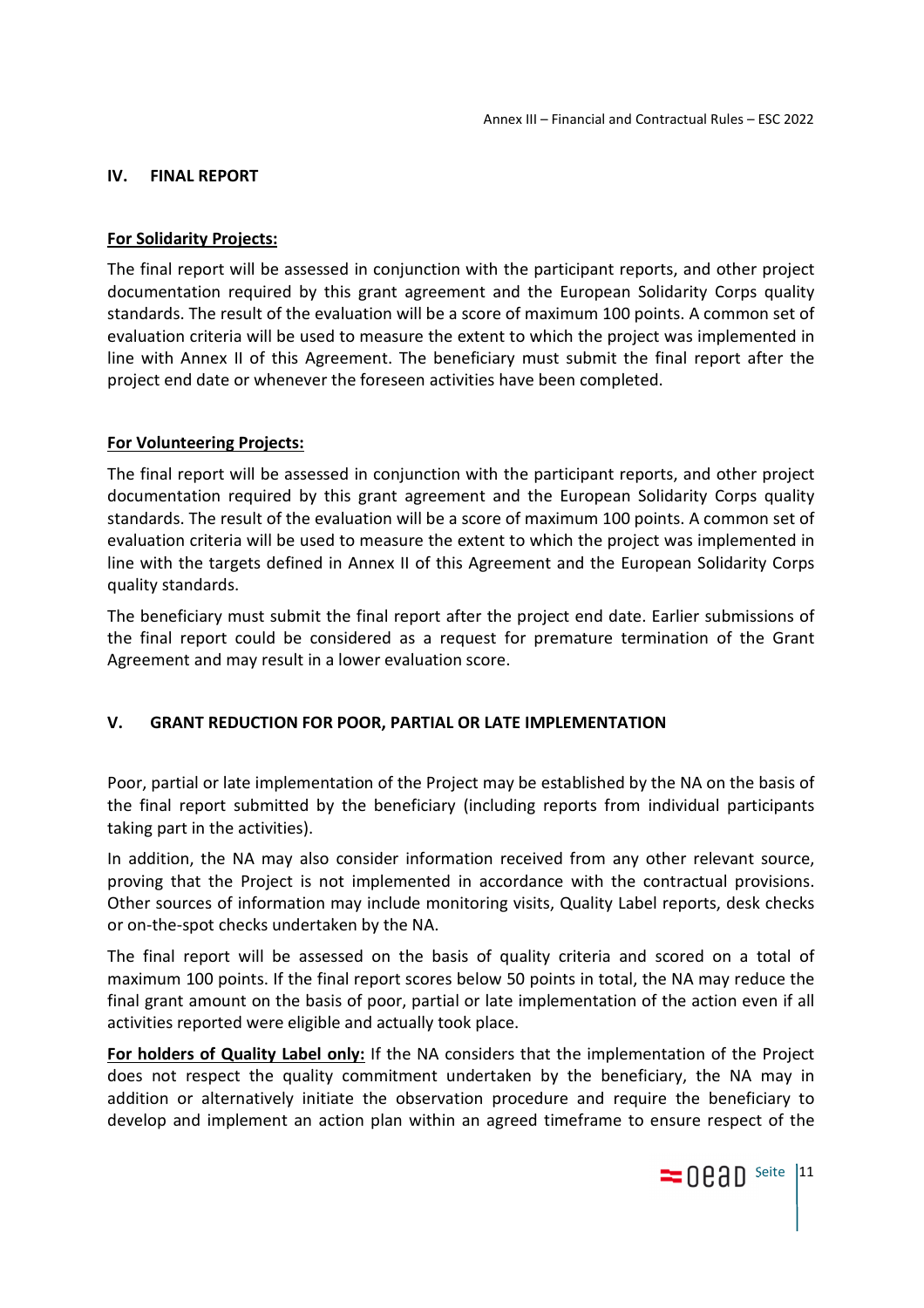applicable requirements. If the beneficiary does not implement the action plan in a satisfactory manner by the due date, the NA may suspend or withdraw the Quality Label.

### **For Volunteering Projects:**

The final report will be assessed in conjunction with the reports from the participants, using a common set of quality criteria focusing on:

- The extent to which the action was implemented in line with the approved grant request application (type and number of activities, number of participants, policy priorities).
- The quality of the learning outcomes and the arrangements for the recognition/validation of the learning outcomes of participants
- The impact on the target groups, participants and participating organisation(s)
- The quality of the practical arrangements provided in support of the activity, in terms of preparation, monitoring and support to participants during their activity
- The extent to which the grant amounts due to participants were transferred to them in accordance with the contractual provisions set out in the agreement between the respective beneficiary and participant following the templates provided in Annex V of the Agreement.

A grant reduction based on poor, partial or late implementation may be applied to the final amount of organisational support and may be of:

- 25% if the final report scores at least 40 points and below 50 points;
- 50% if the final report scores at least 25 points and below 40 points;
- 75% if the final report scores below 25 points.

In addition, the NA may reduce the final grant amount for organisational support by up to 100% in case the final report evaluation, a monitoring visit or on-the-spot check shows that European Solidarity Corps quality standards have not been respected.

## **For Solidarity Projects:**

The final report will be assessed in conjunction with the reports from the participants, using a common set of quality criteria focusing on:

- The extent to which the action was implemented in line with the approved grant application
- The quality of the learning outcomes and the arrangements for the recognition/validation of the learning outcomes of participants
- The impact on the target groups, community and participants.
- A grant reduction based on poor, partial or late implementation may be applied to the final amount of project management costs and may be of:

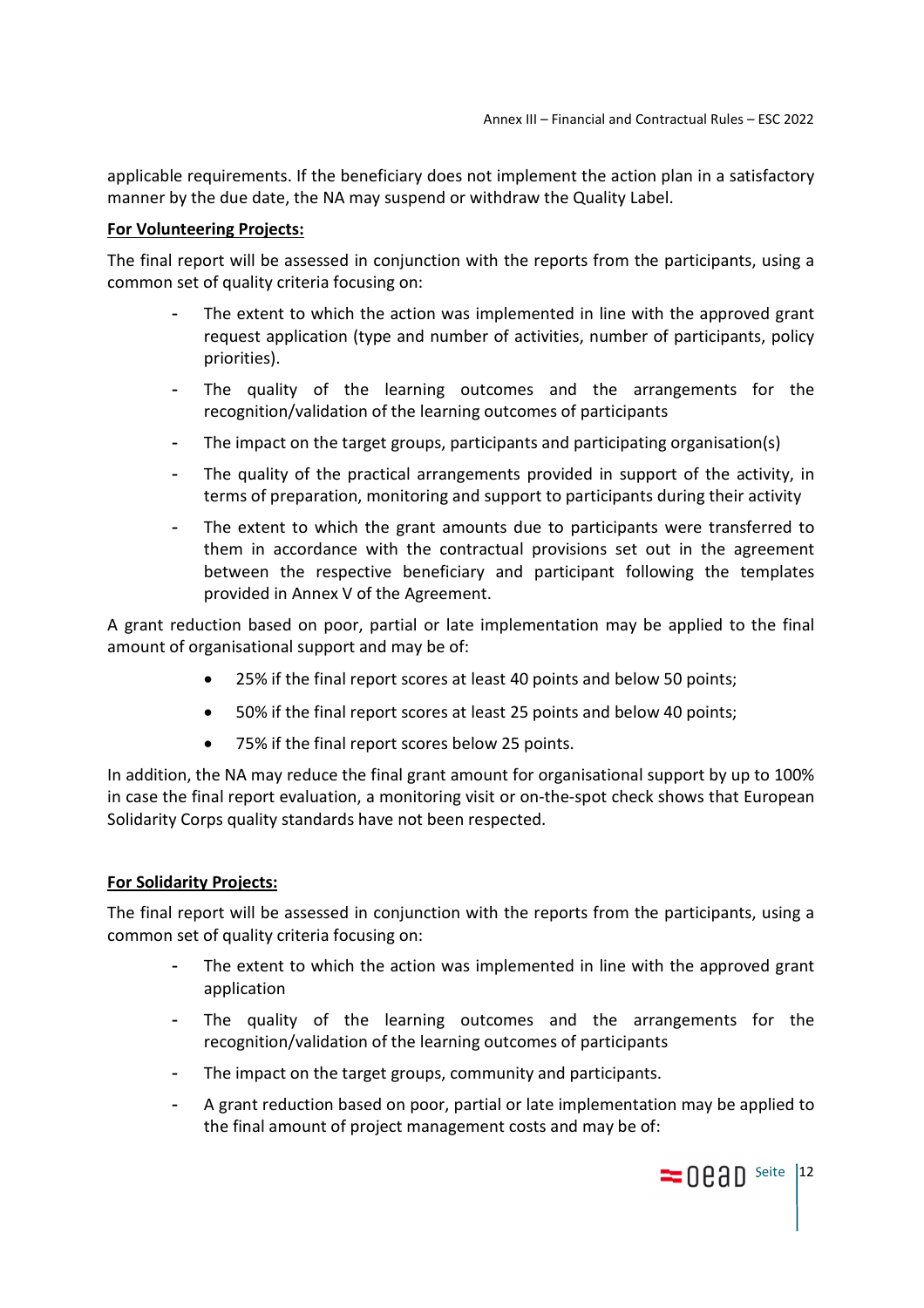- 25% if the final report scores at least 40 points and below 50 points;
- 50% if the final report scores at least 25 points and below 40 points;
- 75% if the final report scores below 25 points.

#### **VI. GRANT MODIFICATIONS**

#### **For Volunteering Projects:**

The total maximum grant amount indicated in Article I.3.1 may be increased with an amendment to the Grant Agreement as follows:

Up until the expiry of 12 months from the start of the project, the beneficiary may submit justified requests for additional funds for exceptional costs if these additional costs cannot be covered with a transfer of funds within the existing grant amount without negatively affecting the delivery of targets specified in Annex II.

The National Agency will consider such requests if funds remain available for this purpose. In case a request for additional funds is approved, the National Agency shall assess if the amendment for additional funds must be made immediately, or at a later stage.

The National Agency shall make its assessment based on the pre-financing amount already paid to the beneficiary, the amount of additional funds requested, and the nature of the expenses to be approved. The National Agency shall issue the required amendment as a matter of urgency if it is necessary for the beneficiary to comply with rules on provision of inclusion support, as specified in the Special Conditions.

**For Solidarity Projects:** Not applicable.

#### **VII. CHECKS OF GRANT BENEFICIARY AND PROVISION OF SUPPORTING DOCUMENTS**

In accordance with Article II.27 of the Annex I of the Agreement, the beneficiary may be subject to checks and audits in relation to the Agreement. Checks and audits aim at verifying whether the beneficiary managed the grant in respect of the rules set out in the Agreement, in order to establish the final grant amount to which the beneficiary is entitled.

A final report check must be performed for all projects. In addition, the project may be subject to further desk check or on-the-spot check if the project Agreement is included in the NA sample required by the European Commission or if the NA has selected it for a targeted check based on its risk assessment.

For final report check and desk check, the beneficiary must supply to the NA physical or electronic copies of supporting documents specified in the section I.2, unless the NA makes a request for originals to be delivered. The NA must return original supporting documents to the beneficiary upon its analysis thereof. If the beneficiary is legally not authorised to send original

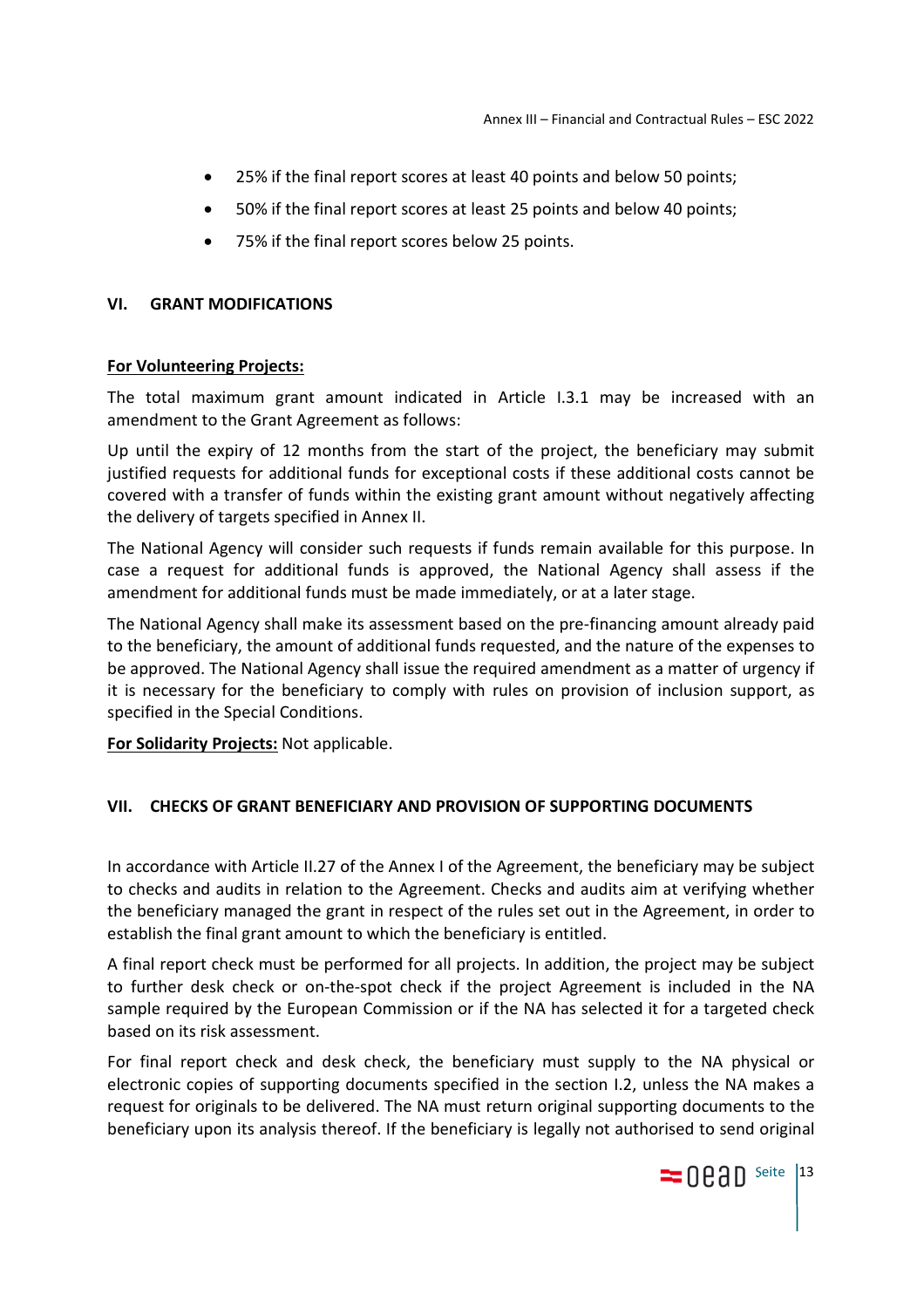documents for final report or desk checks, a copy of the supporting documents may be sent instead.

For any type of check the beneficiary may be requested by the NA to provide additional supporting documents or evidence that are typically required for another type of check, as specified in Article II.27 of the General Conditions.

The different checks must include the following:

# **a) Final report check**

The final report check is undertaken at final report stage at the NA premises in order to establish the final grant amount to which the beneficiary is entitled.

The beneficiary's final report to the National Agency must include the following information:

- Unit contributions consumed for budget categories:
	- $-$  Travel support
	- Organisational support
	- $-$  Project management costs
	- $-$  Inclusion support
	- Pocket money
	- Language learning support
	- Coaching costs
	- $-$  Preparatory visit
- Actual costs incurred for budget categories:
	- Exceptional costs

## **b) Desk check**

Desk check is an in-depth check of supporting documents at the NA premises that may be conducted at or after the final report stage. Upon request, the beneficiary must submit to the National Agency the supporting documents for all budget categories.

# **c) On-the-spot checks**

On-the-spot checks are performed by the NA at the premises of the beneficiary or at any other premises relevant for the execution of the Project. During on-the-spot checks, the beneficiary must make original supporting documentation for all budget categories available for review by the National Agency, and must enable the National Agency access to the recording of project expenses in the beneficiary's accounts.

On-the-spot checks can take the following forms: